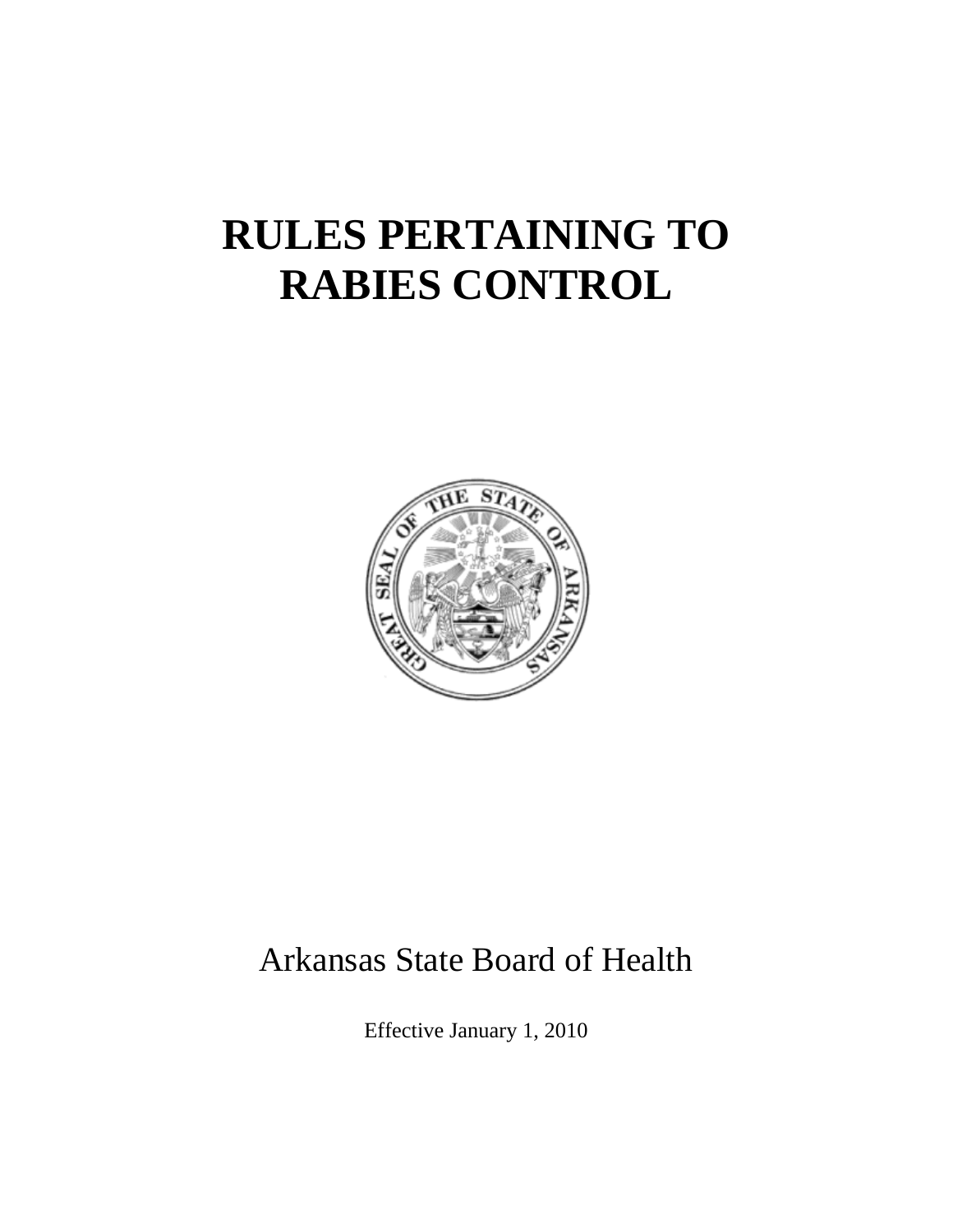### RULES AND REGULATIONS PERTAINING TO RABIES CONTROL

#### **Table of Contents**

| SECTION IV. PROCEDURES WHEN HUMAN IS BITTEN BY DOG OR CAT 4     |  |
|-----------------------------------------------------------------|--|
| SECTION V. PROCEDURES WHEN A HUMAN IS BITTEN BY OTHER ANIMAL. 5 |  |
|                                                                 |  |
| SECTION VII. PROCEDURES WHEN DOMESTIC DOG OR CAT IS EXPOSED TO  |  |
|                                                                 |  |
| SECTION VIII. PROCEDURES WHEN DOMESTIC ANIMAL OTHER THAN DOG    |  |
|                                                                 |  |
|                                                                 |  |
|                                                                 |  |
|                                                                 |  |
|                                                                 |  |

#### **AUTHORITY**

The following Rules and Regulations Pertaining to Rabies Control are duly adopted and promulgated by the Arkansas State Board of Health pursuant to the authority expressly conferred by the Laws of the State of Arkansas, including, without limitation, Ark. Code Ann. § 20-7-101 et seq. and Ark. Code Ann. §§ 20-19-301-312.

#### **SECTION I. DEFINITIONS**

The following terms are defined for the purpose of these Regulations:

- A. Dog: All members of the canine family.
- B. Cat: All members of the feline family.
- C. Owner: Any person who:
	- 1. Has a right of property in a dog, cat or other animal, or

2. Keeps, harbors, cares for, or acts as the custodian of a dog, cat or other animal, or

3. Knowingly permits a dog, cat or other animal to remain on or about any premises occupied by him or her.

D. Other animal: Any warm-blooded animal, dogs and cats excepted, which may be affected by rabies.

E. Has been bitten: The skin has been penetrated by an animal's teeth and saliva has contacted a break or abrasion of the skin.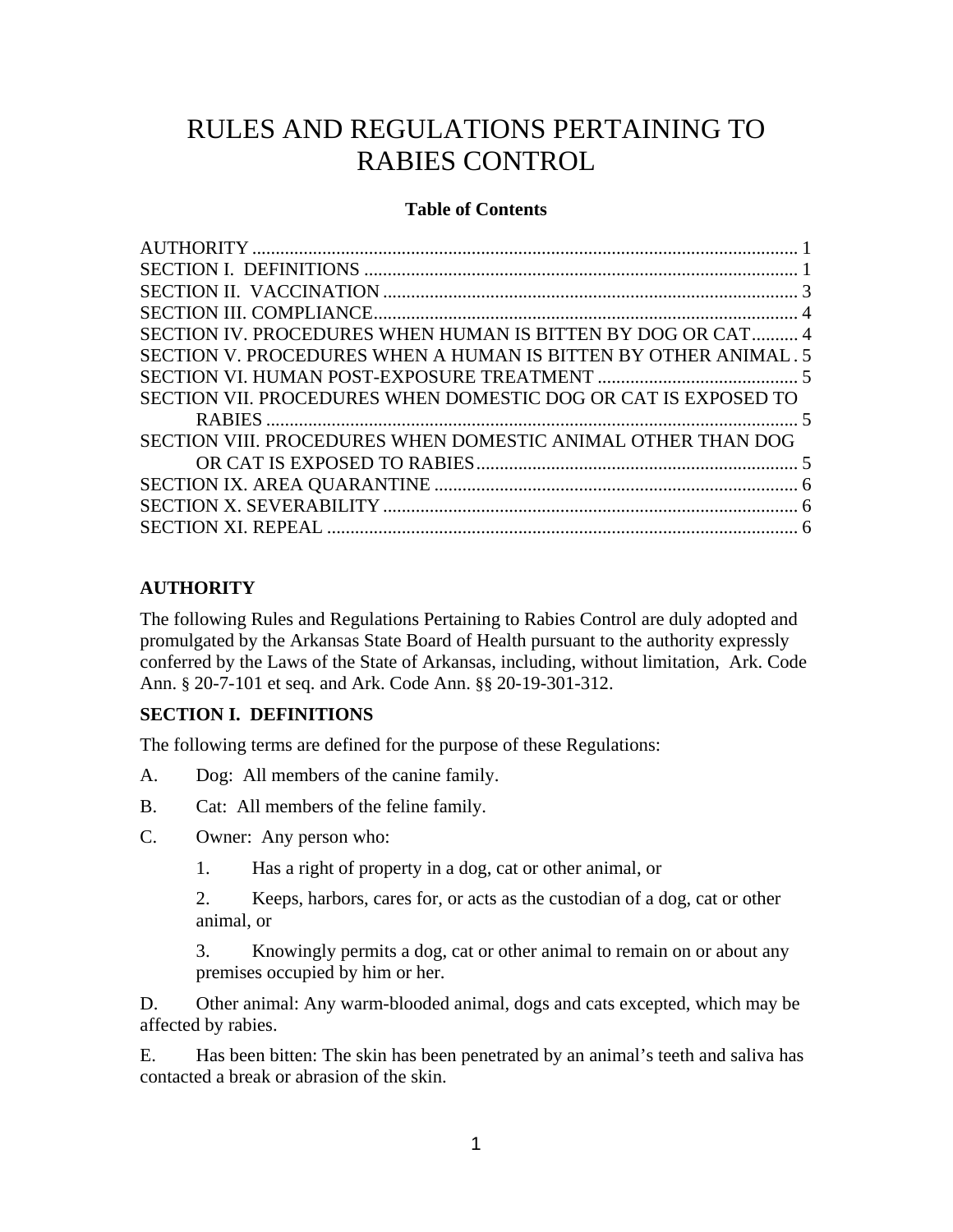F. Vaccination against rabies: The injection, intramuscular or otherwise, of canine or feline antirabies vaccine, as approved by the U.S. Department of Agriculture or Arkansas State Board of Health, and administered by a licensed veterinarian, or agent of the Health Department.

G. Quarantine

l. Quarantine of dogs and cats suspected of having rabies. The complete confinement and observation in a secure cage or enclosure free from human contact for a period of ten (10) days.

2. Quarantine of an area. All dogs and cats, vaccinated or unvaccinated, at all times during a specified period will be kept in a cage, pen or enclosure, and exercised on a leash. Stray dogs and cats will be apprehended and humanely destroyed in accordance with local ordinance.

H. Special circumstances: Bites upon the head, face, neck or upper extremities; deep lacerations; multiple bite wounds inflicted by unvaccinated dogs, cats or other animals.

I. Confinement, quarantine and observation

1. Dogs and cats: Health authorities of the state, county and city, and law enforcement officers, have the authority to order confinement, quarantine and observation of any dog or cat which has bitten a human. Confinement may be in a public pound or a licensed veterinary hospital. When appropriate facilities are not available, it is the owner's responsibility to prepare and maintain satisfactory confinement facilities. The dog or cat will be quarantined from contact with other animals and humans. Local public officials acting in cooperation shall ensure the dog or cat is confined and observed for a period of ten (10) days from the date the person was bitten. Alternately, the animal may be humanely euthanized and tested for rabies at the Public Health Laboratory. Quarantined animals may be treated by a veterinarian, but rabies vaccine shall not be administered to the animal until the quarantine period is complete. The dog or cat is not to be revaccinated, sold, transferred, destroyed, or otherwise disposed of. If the dog or cat dies or is killed during the 10-day observation period, intentionally or unintentionally, the head shall be shipped immediately to the Public Health Laboratory as outlined in Section I. J. The owner is responsible for all costs, including confinement fees, veterinary fees and transportation costs. At the end of the l0-day observation period, if the dog or cat shows no signs of illness compatible with rabies , and if the dog or cat does not have a record of current vaccination status, it will be vaccinated against rabies by a licensed veterinarian prior to release. Dogs or cats having current rabies vaccination need not be revaccinated upon release.

2. Other animals: The incubation period of rabies in all other animals is variable and a specific period of confinement is not practical. If there is no known incubation period, the animal may be euthanized and tested at the discretion of the Department of Health. Consult health authorities for detailed instructions.

J. Shipment to the public health laboratory for tests for diagnosis of rabies.

1. For dogs, cats, skunks, foxes, raccoons, opossums, coyotes, wolves and similarly sized animals, ship the head only.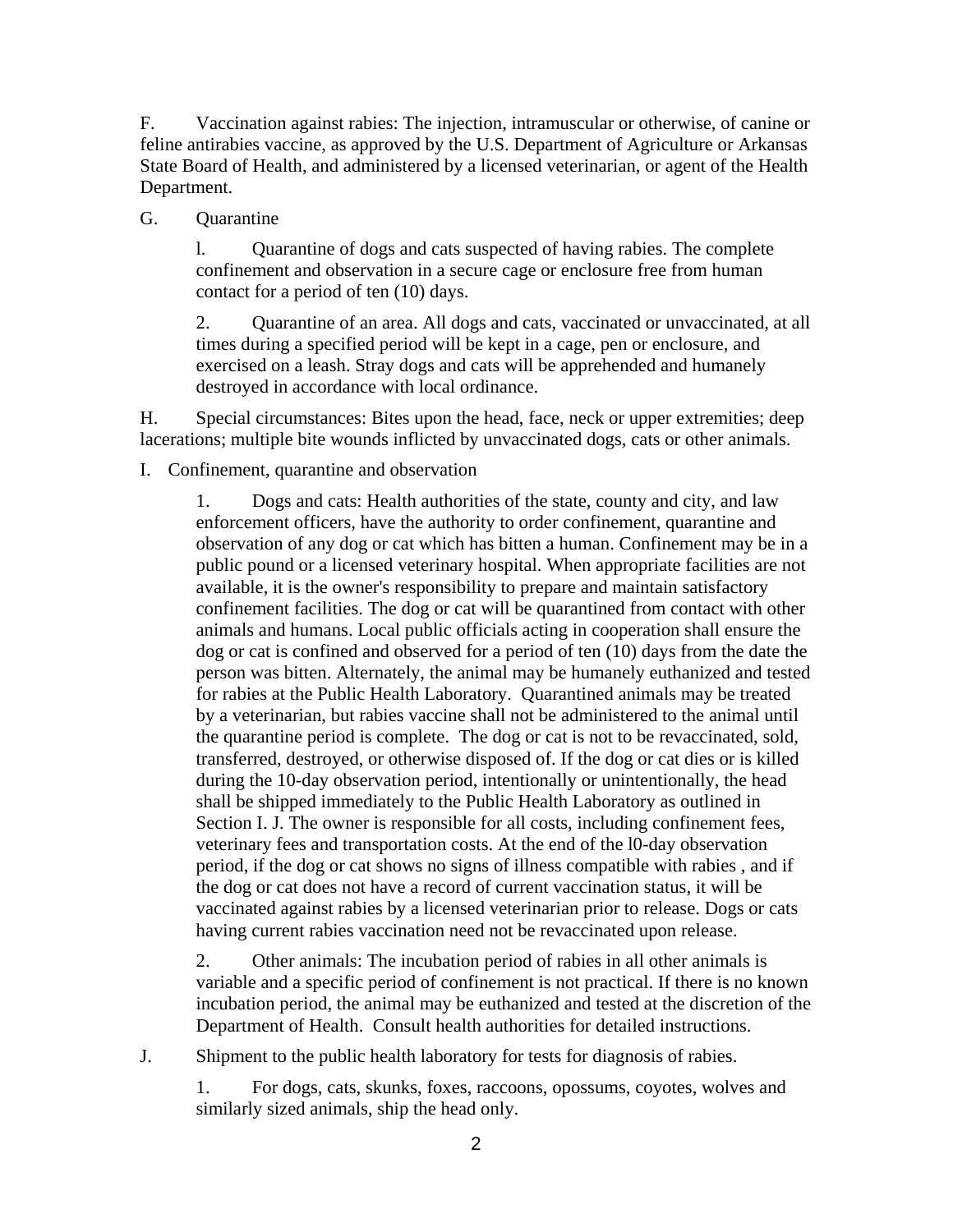2. Ship entire carcass of small size animals such as rats, mice, chipmunks, squirrels, bats, etc.

3. Ship to the Arkansas Department of Health, Public Health Laboratory, 201 So. Monroe, Little Rock, Arkansas 72205, in the special rabies specimen buckets and boxes supplied by the Laboratory and distributed to all local health units. Because a human life may be endangered, and because early diagnosis of rabies is highly advantageous in selecting treatment for the victim, the fastest and most direct transportation is encouraged. This can be accomplished by personally transporting the animal head to the Laboratory. If private transportation is not available, the specimen may be taken to a local health unit to be transported to the Public Health Laboratory. The specimen must be delivered to the local health unit in a timely fashion. Any veterinary fees, and all transportation costs, are the responsibility of the owner. When ownership is not established, these costs are the victim's responsibility. There may be a charge by the Public Health Laboratory for the examination of an animal brain for rabies.

4. It is essential that all information relative to the possible rabies exposure accompany the rabies specimen.

This includes the complete name, address and phone number of the exposed individual, the owner, the physician and veterinarian attending the case. This information is available when the Rabies Sample Submission Form HL-12 (which is included in each rabies specimen box) is completely and accurately filled out. The Public Health Laboratory will report its findings by the most expeditious means to the submitter.

5. Brain or head only, large animals. Livestock and farm animals present a different situation. Entire carcasses must not be sent to the Public Health Laboratory at Little Rock, Arkansas. The attending licensed veterinarian should remove the brain and ship it in the special rabies specimen container as outlined in Section I. J. 3. Otherwise, it is the owner's responsibility to transport the head only, packed in wet ice, not dry ice, placed in a plastic bag in a leakproof container, to the Public Health laboratory. The shipment of large animal heads to the Laboratory is very unsatisfactory and dangerous.

#### **SECTION II. VACCINATION**

A. Initial Vaccination: The owner of every dog or cat four (4) months of age or older shall have the animal vaccinated against rabies. Vaccination at a younger age should be in accordance with the labels of USDA licensed rabies vaccines. Unvaccinated dogs or cats more than four (4) months of age, that are acquired or moved into the state must be vaccinated within thirty (30) days of purchase or arrival, unless there is documented evidence of current vaccination.

B. Revaccination: The owner of every dog or cat shall have the animal revaccinated during the twelfth (12) month after initial vaccination. Thereafter, the interval between revaccinations should conform to the Compendium of Animal Rabies and Control, 2008, Part III: Rabies Vaccines Licensed and Marketed in the U.S., published by the National Association of State Public Health Veterinarians, Inc. (Appendix A).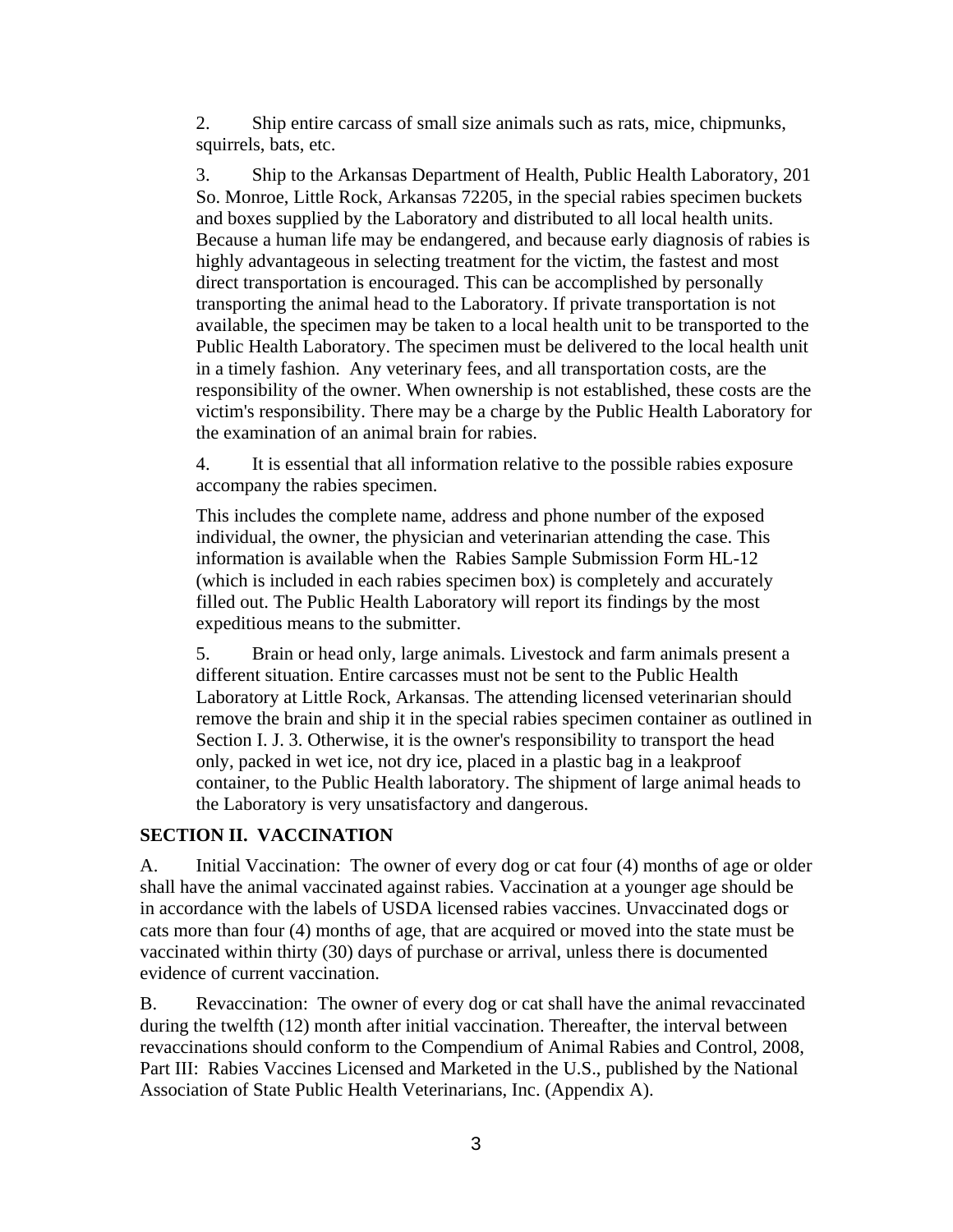#### **SECTION III. COMPLIANCE**

- A. Those responsible for complying:
	- l. Public health personnel.
	- 2. Medical and veterinary medical practitioners.
	- 3. Owners, as defined in Section I. C.
	- 4. Law enforcement personnel.

5. Persons bitten by dogs, cats or other animals, or, in the case of a minor, the parents or guardian of the minor.

B. Violations considered as non-compliance:

l. Failure to have dogs or cats vaccinated against rabies.

2. Failure to control and confine dogs, cats or other animals which have been involved in biting incidents.

- 3. Resisting, obstructing or impeding an authorized officer enforcing the law.
- 4. Failure, refusal or neglect by an officer to carry out the provisions of the law.

5. Failure to notify health authorities and failure to comply with written instructions of health authorities regarding animal bites.

C. Penalty for non-compliance:

Every firm, person, or corporation who violates any of the rules or regulations issued or promulgated by the State Board of Health may be assessed a civil penalty by the board. The penalty shall not exceed one thousand dollars (\$1,000) for each violation. Each day of a continuing violation may be deemed a separate violation for purposes of penalty assessments. However, no civil penalty may be assessed until the person charged with the violation has been given the opportunity for a hearing on the violation.

#### **SECTION IV. PROCEDURES WHEN HUMAN IS BITTEN BY DOG OR CAT**

When a dog or cat is a rabies suspect:

In "Special circumstances", as defined in Section I. H., the Director of the Arkansas Department of Health, or his designated representative, may advise the immediate euthanasia of the dog or cat and expeditious shipment of the head to the Public Health Laboratory for diagnosis of rabies. Costs for euthanasia and for transportation are borne by the owner.

When ownership of the dog or cat is established, the dog or cat, vaccinated or unvaccinated, will be confined, quarantined and observed as outlined in Section I. G. 1. However, with the owner's consent, the dog or cat may be euthanized and the head shipped as outlined in Section I. J.

Stray dogs or cats, or where ownership cannot be established, will be euthanized and the head shipped in accordance with Sections I. J. All veterinary fees, including euthanasia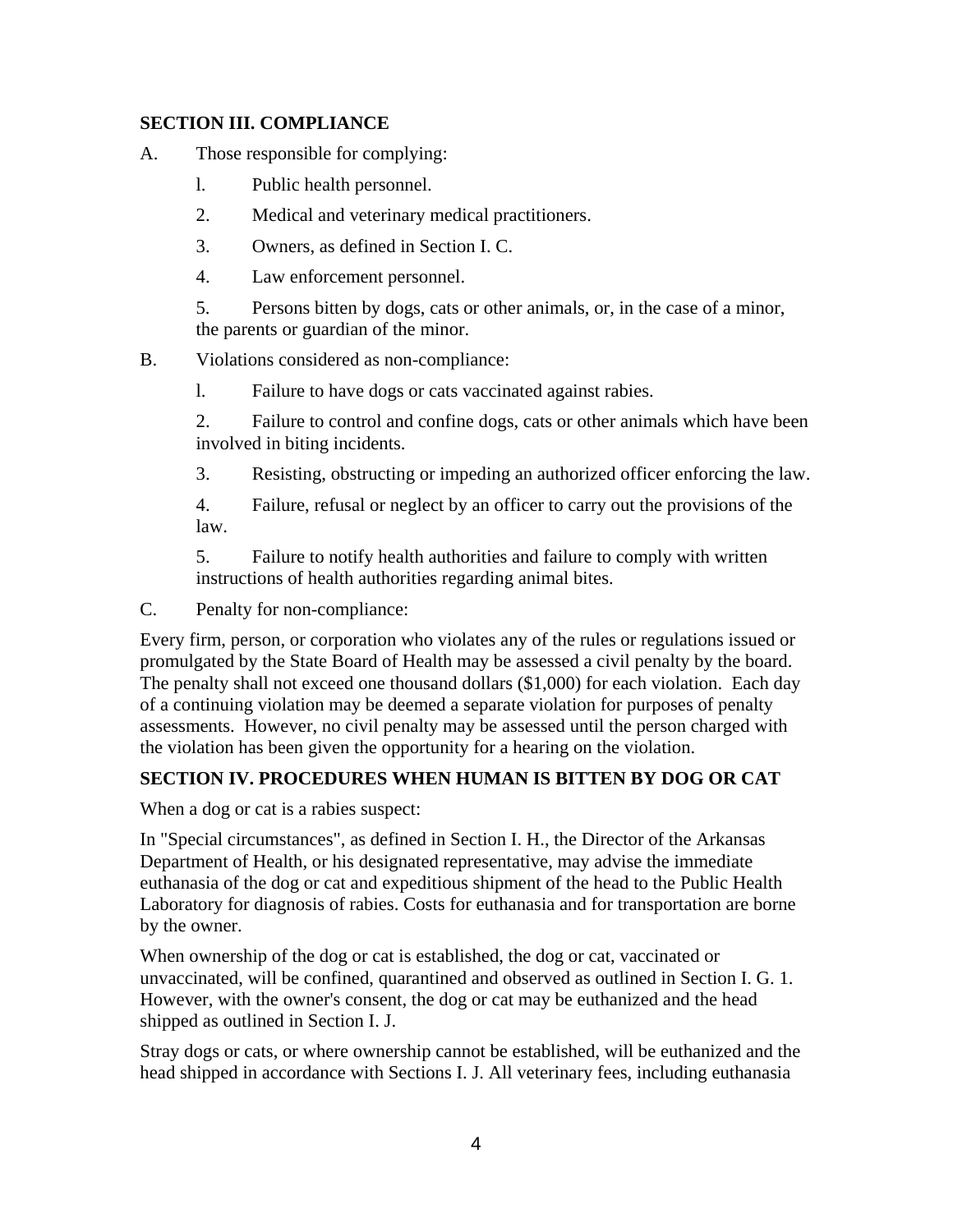and transportation costs, are the responsibility of the victim or, if a minor, by the victim's parents or guardian.

#### **SECTION V. PROCEDURES WHEN A HUMAN IS BITTEN BY OTHER ANIMAL**

#### A. Wild animals.

A wild animal should be humanely destroyed and the head or brain shipped as outlined in Section I. J. Care should be taken not to damage the head because the brain is used by the Laboratory to perform the examination for rabies.

B. Domesticated wild animals.

Since the incubation period in animals other than dogs or cats is variable, euthanasia of such domesticated wild animals may be necessary even when they have been vaccinated against rabies. Immediate shipment of the head to the Public Health laboratory, in accordance with Section I. J., should be accomplished.

C. Domestic animals.

l. Human exposure to domestic livestock afflicted with rabies often presents a dangerous situation. Medical attention and treatment are necessary. Consult with health authorities for instructions.

2. Domesticated caged pets

A bite from a domestic caged pet does not constitute an exposure to rabies. Animals in this classification are guinea pigs, white rats and mice, hamsters, gerbils and rabbits.

#### **SECTION VI. HUMAN POST-EXPOSURE TREATMENT**

The bite of any warm-blooded animal in Arkansas may be a potential source of rabies. An animal bite exposure to a human requires the immediate attention of a physician who must decide whether antirabies treatment is indicated. If so, the most effective treatment for the type of exposure must be administered. The Health Department is available for consultation and risk assessment of animal bites.

#### **SECTION VII. PROCEDURES WHEN DOMESTIC DOG OR CAT IS EXPOSED TO RABIES**

A. Vaccinated dogs or cats shall be revaccinated immediately and restrained by the owner. This shall be done by complete confinement and observation in a secure cage or enclosure for a period of at least forty-five (45) days, or the animals may be euthanized as a precaution.

B. Unvaccinated dogs or cats either shall be euthanized immediately OR confined, quarantined and observed as outlined in Section I. G. except that the period will be for six (6) months, and animals will be vaccinated against rabies at least thirty (30) days prior to release. The owner is responsible for all costs.

#### **SECTION VIII. PROCEDURES WHEN DOMESTIC ANIMAL OTHER THAN DOG OR CAT IS EXPOSED TO RABIES**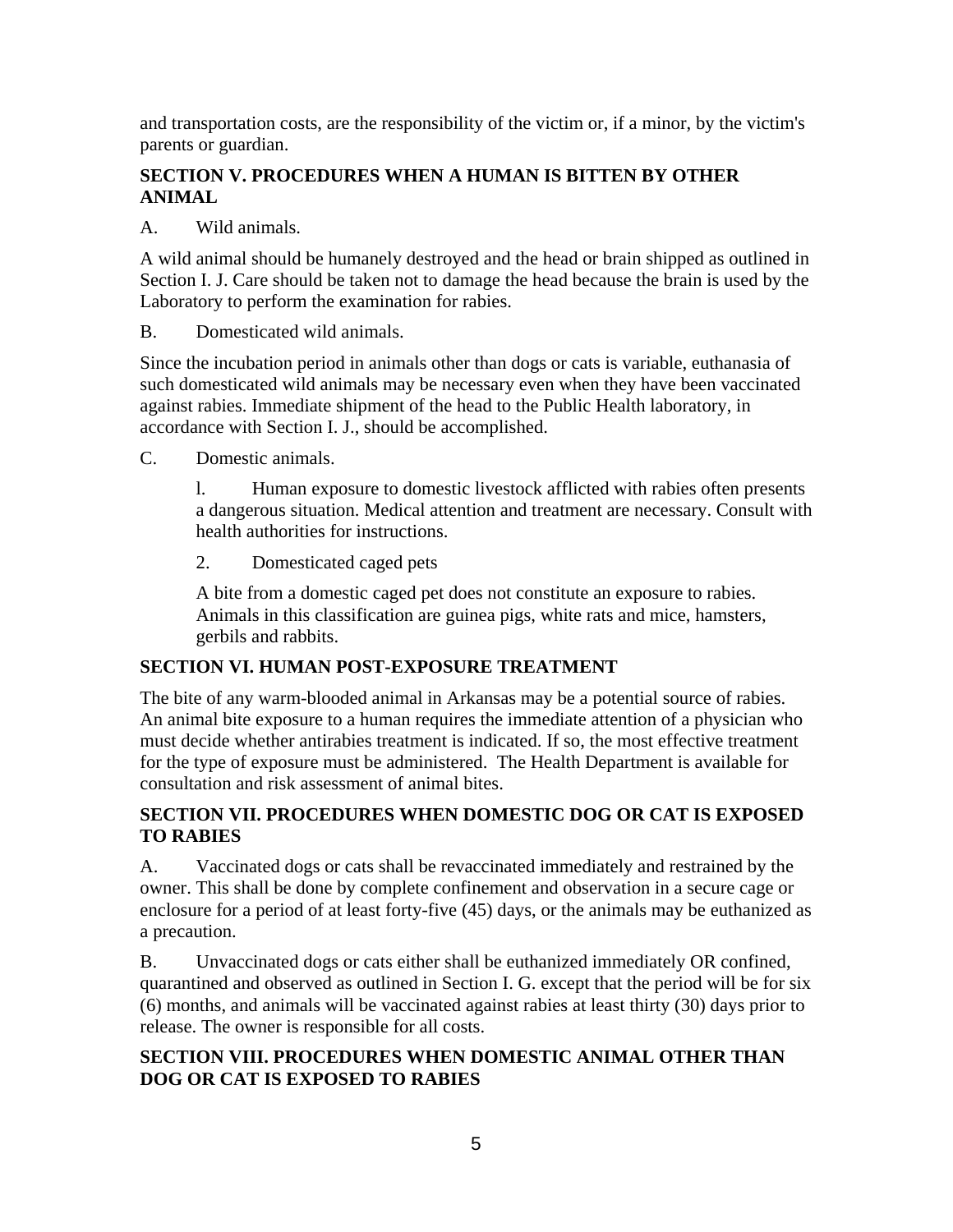Report should be made to the Zoonotic Disease Section Chief for consultation concerning disposition of the animal.

#### **SECTION IX. AREA QUARANTINE**

A. Upon request of the proper local officials, a municipality, township, county or undesignated area may be placed under quarantine by the State Health Director as outlined in Section I. G. 2.

B. In serious situations, the State Health Director may place an area under quarantine without waiting for local request.

C. The occurrence of three or more cases of positive rabies in animals, confirmed by the official Health Department Laboratory in Little Rock, Arkansas, is sufficient basis for placing an area under quarantine.

D. The proper officials of a government unit may require additional measures to supplement the quarantine of an area in serious situations where there is a possibility that rabies may spread to other animals and constitute a dangerous health hazard for the citizens of the State. These additional measures will be supplied by the Health Department.

#### **SECTION X. SEVERABILITY**

If any provision of these Rules and Regulations, or the application thereof to any person or circumstances is held invalid, such invalidity shall not affect other provisions or applications of these Rules and Regulations which can give effect without the invalid provisions or applications, and to this end the provisions hereto are declared to be serverable.

#### **SECTION XI. REPEAL**

All Regulations and parts of Regulations in conflict herewith are hereby repealed.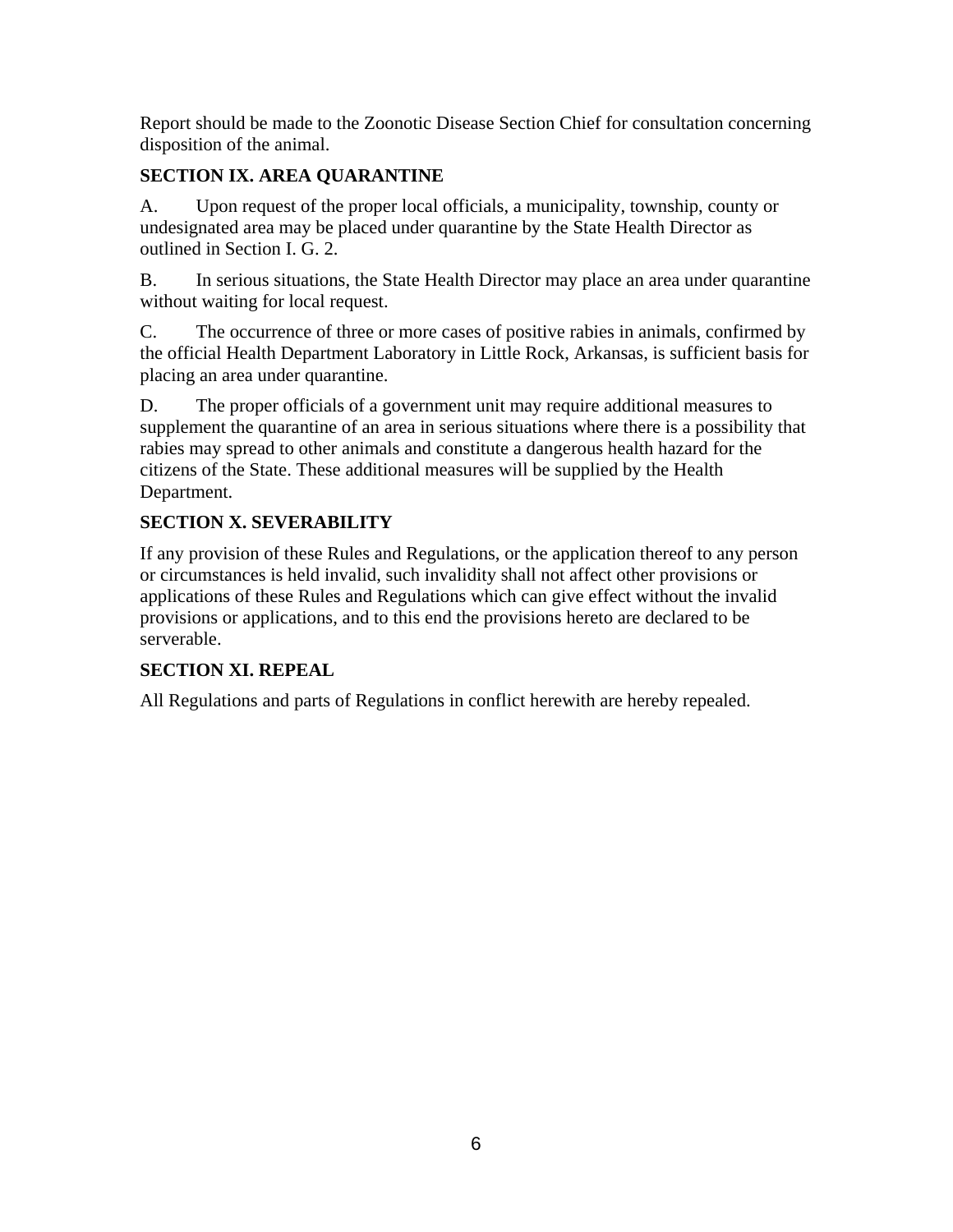#### **CERTIFICATION**

This will certify that the foregoing Rules and Regulations Pertaining to Rabies Control were adopted by the Arkansas State Board of Health at a regular executive session of said Board held in Little Rock, Arkansas, on the twenty-eighth day of January, 1971, and that an Amendment thereto was subsequently adopted by the Arkansas State Board of Health at a regular meeting of said Board held in Mt. Magazine, Arkansas, on the 22nd day of October, 2009.

 $\Box$ /original signed $\Box$ Paul Halverson, DrPH, FACHE Secretary of the State Board of Health Director, Arkansas Department of Health

The foregoing Rules and Regulations, copy having been filed in my office, are hereby approved on this 3rd day of December, 2009.

 $\overline{\text{original signed}}$ Mike Beebe Governor